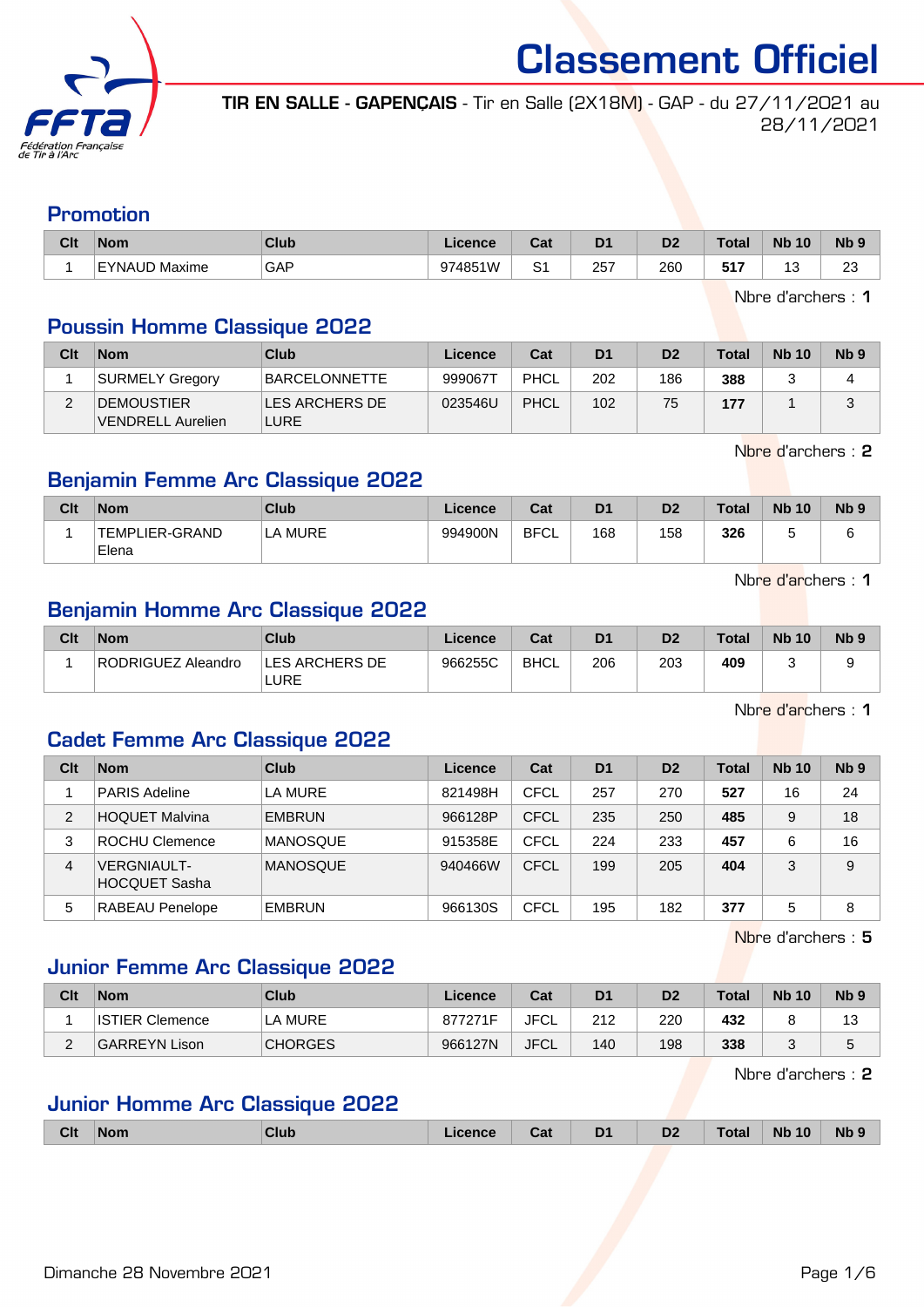

TIR EN SALLE - GAPENÇAIS - Tir en Salle (2X18M) - GAP - du 27/11/2021 au 28/11/2021

#### Junior Homme Arc Classique 2022 (Suite)

| Clt | <b>Nom</b>  | Club | Licence | Cat         | D <sub>1</sub> | D2  | <b>Total</b> | <b>Nb 10</b> | N <sub>b</sub> <sub>9</sub> |
|-----|-------------|------|---------|-------------|----------------|-----|--------------|--------------|-----------------------------|
|     | PASCAL Noah | GAP  | 960912V | <b>JHCL</b> | 239            | 215 | 454          |              |                             |
| _   | BESSET Evan | GAP  | 885685B | <b>JHCL</b> | 212            | 190 | 402          |              | J                           |

Nbre d'archers : 2

## Senior 1 Femme Arc Classique 2022

| Clt | <b>Nom</b>                | Club                 | Licence | Cat                | D <sub>1</sub> | D <sub>2</sub> | <b>Total</b> | <b>Nb 10</b> | Nb <sub>9</sub> |
|-----|---------------------------|----------------------|---------|--------------------|----------------|----------------|--------------|--------------|-----------------|
|     | <b>RAVATIN Maelle</b>     | GAP                  | 735232R | S <sub>1</sub> FCL | 253            | 250            | 503          | 8            | 25              |
| 2   | <b>TRON Eloïse</b>        | <b>BARCELONNETTE</b> | 800907B | S <sub>1</sub> FCL | 247            | 237            | 484          | 11           | 21              |
| 3   | <b>PIOLI</b> Laetitia     | <b>MANOSQUE</b>      | 838166A | S <sub>1</sub> FCL | 201            | 220            | 421          | 6            | 8               |
| 4   | <b>GILLET Odile</b>       | <b>BARCELONNETTE</b> | 980315K | S <sub>1</sub> FCL | 214            | 202            | 416          | 10           | 13              |
| 5   | TEMPLIER-GRAND<br>Deborah | LA MURE              | 000764F | S <sub>1</sub> FCL | 164            | 122            | 286          |              | 2               |

Nbre d'archers : 5

## Senior 1 Homme Arc Classique 2022

| Clt | <b>Nom</b>           | Club            | Licence | Cat                | D <sub>1</sub> | D <sub>2</sub> | Total | <b>Nb 10</b> | Nb <sub>9</sub> |
|-----|----------------------|-----------------|---------|--------------------|----------------|----------------|-------|--------------|-----------------|
|     | ANSARD Fabien        | ALBERTVILLE     | 388173C | S <sub>1</sub> HCL | 257            | 263            | 520   |              | 17              |
| っ   | LOBES Leonid         | <b>MANOSQUE</b> | 008279Z | S <sub>1</sub> HCL | 260            | 243            | 503   |              | 16              |
| 3   | <b>FOYARD Thomas</b> | <b>MANOSQUE</b> | 621815L | S <sub>1</sub> HCL | 239            | 252            | 491   |              | 19              |
| 4   | PICCONATTO Jason     | GAP             | 952956X | S <sub>1</sub> HCL | 232            | 222            | 454   | 4            | 19              |

Nbre d'archers : 4

## Senior 2 Femme Arc Classique 2022

| Clt            | <b>Nom</b>               | Club                             | Licence | Cat                | D <sub>1</sub> | D <sub>2</sub> | <b>Total</b> | <b>Nb 10</b> | Nb <sub>9</sub> |
|----------------|--------------------------|----------------------------------|---------|--------------------|----------------|----------------|--------------|--------------|-----------------|
|                | <b>ISACCHI Christine</b> | <b>MANOSQUE</b>                  | 883977V | S <sub>2</sub> FCL | 263            | 238            | 501          | 9            | 25              |
| 2              | LE JEANNIC Nadia         | <b>MANOSQUE</b>                  | 896062F | S <sub>2</sub> FCL | 238            | 249            | 487          | 9            | 18              |
| 3              | <b>RUEL Stephanie</b>    | <b>CHORGES</b>                   | 601536U | S <sub>2</sub> FCL | 216            | 224            | 440          | 3            | 16              |
| $\overline{4}$ | <b>MAGNIN Beatrice</b>   | L'ARGENTIERE LA<br><b>BESSEE</b> | 685607A | S <sub>2</sub> FCL | 220            | 217            | 437          | 6            | 12              |
| 5              | <b>MESNIER Aurelia</b>   | LES ARCHERS DE<br>LURE           | 023390Z | S <sub>2</sub> FCL | 219            | 208            | 427          | 5            | 13              |
| 6              | <b>RAMOND Patricia</b>   | <b>CHORGES</b>                   | 650501S | S <sub>2</sub> FCL | 188            | 225            | 413          | 7            | 6               |
| 7              | <b>PARISOT Karine</b>    | <b>MANOSQUE</b>                  | 021261K | S <sub>2</sub> FCL | 197            | 201            | 398          | 10           | 9               |

Nbre d'archers : 7

## Senior 2 Homme Arc Classique 2022

| <b>Clt</b> | <b>Nom</b> | Club | <b>Licence</b> | Cat | D <sub>1</sub><br>- - | D <sub>2</sub> | Total <sub>z</sub> | <b>Nb 10</b> | <b>Nb</b> |
|------------|------------|------|----------------|-----|-----------------------|----------------|--------------------|--------------|-----------|
|            |            |      |                |     |                       |                |                    |              |           |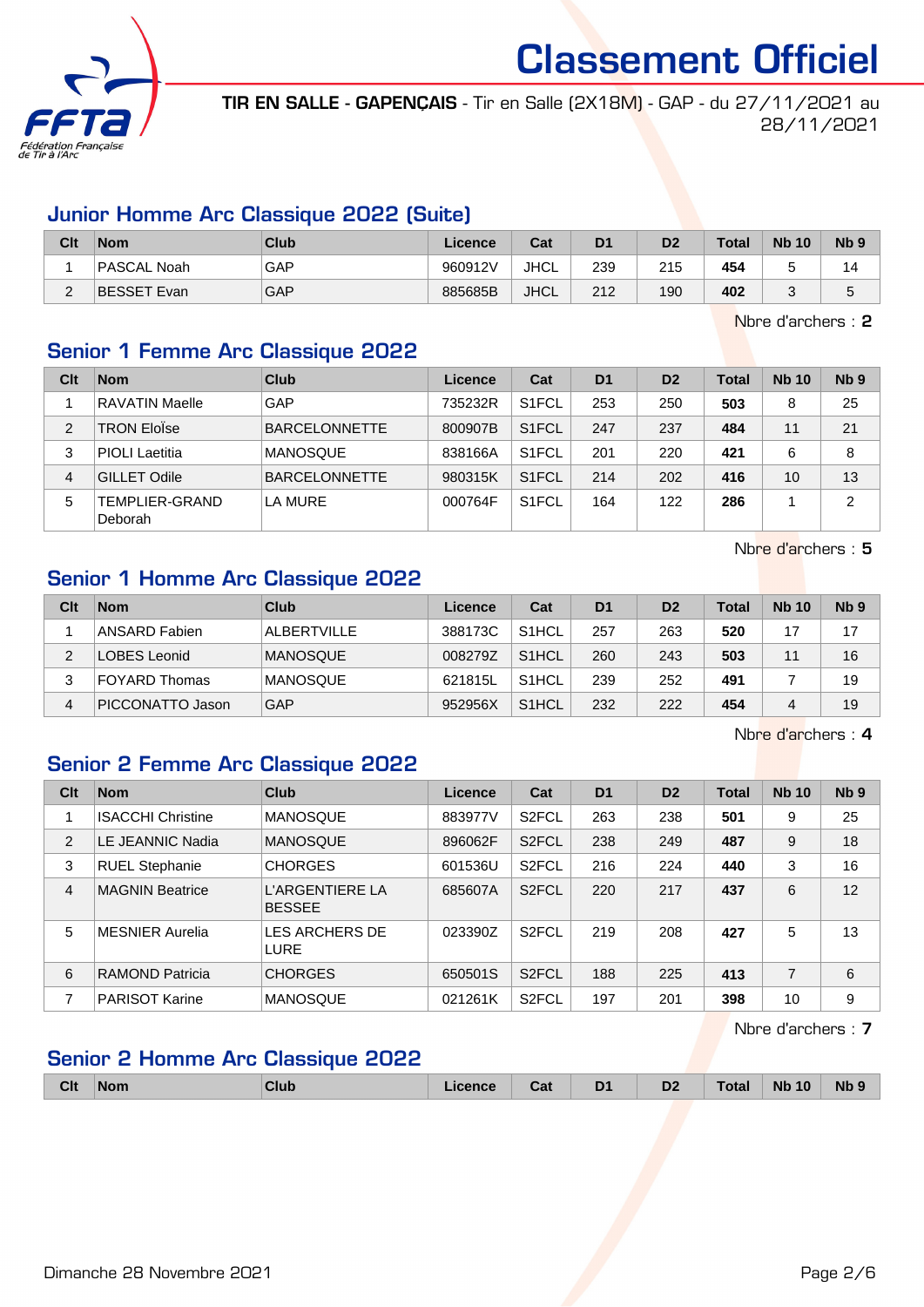

TIR EN SALLE - GAPENÇAIS - Tir en Salle (2X18M) - GAP - du 27/11/2021 au 28/11/2021

## Senior 2 Homme Arc Classique 2022 (Suite)

| C <sub>it</sub> | <b>Nom</b>                                    | Club                          | <b>Licence</b> | Cat                | D <sub>1</sub> | D <sub>2</sub> | <b>Total</b> | <b>Nb 10</b>   | Nb <sub>9</sub> |
|-----------------|-----------------------------------------------|-------------------------------|----------------|--------------------|----------------|----------------|--------------|----------------|-----------------|
| 1               | PEREIRA ANDRADE Rui L'ARGENTIERE LA<br>Miguel | <b>BESSEE</b>                 | 875575M        | S2HCL              | 268            | 253            | 521          | 18             | 22              |
| 2               | <b>CUINE Stephan</b>                          | <b>MANOSQUE</b>               | 604847T        | S2HCL              | 262            | 256            | 518          | 21             | 18              |
| 3               | <b>LE DRIANT Franck</b>                       | <b>GAP</b>                    | 936013F        | S2HCL              | 252            | 250            | 502          | 11             | 19              |
| 4               | <b>FRUY Antoine</b>                           | <b>GAP</b>                    | 304613B        | S <sub>2</sub> HCL | 244            | 247            | 491          | 13             | 17              |
| 5               | <b>EYMERY Richard</b>                         | GAP                           | 875825J        | S2HCL              | 249            | 232            | 481          | 6              | 18              |
| 6               | <b>COLLANGE Arnaud</b>                        | <b>GAP</b>                    | 913511X        | S2HCL              | 257            | 221            | 478          | 12             | 12              |
| 7               | <b>RANCE Richard</b>                          | LES ARCHERS DE<br><b>LURE</b> | 804252M        | S2HCL              | 258            | 206            | 464          | 12             | 16              |
| 8               | <b>GUIDETTI Sebastien</b>                     | <b>LA MURE</b>                | 621918Y        | S2HCL              | 234            | 228            | 462          | $\overline{4}$ | 14              |
| 9               | ARNAUD Jerome                                 | <b>CHORGES</b>                | 970103K        | S2HCL              | 202            | 232            | 434          | 5              | 11              |
| 10              | <b>MEUNIER Matthieu</b>                       | LES ARCHERS DE<br><b>LURE</b> | 995663T        | S <sub>2</sub> HCL | 204            | 210            | 414          | 3              | 10              |

Nbre d'archers : 10

## Senior 3 Femme Arc Classique 2022

| Clt | <b>Nom</b>              | Club          | Licence | Cat   | D <sub>1</sub> | D <sub>2</sub> | <b>Total</b> | <b>Nb 10</b> | N <sub>b</sub> <sub>9</sub> |
|-----|-------------------------|---------------|---------|-------|----------------|----------------|--------------|--------------|-----------------------------|
|     | SALLE Anne Marie        | GAP           | 622310Z | S3FCL | 269            | 269            | 538          |              | 25                          |
| C   | <b>JAFFRE Catherine</b> | BARCELONNETTE | 930610H | S3FCL | 245            | 245            | 490          |              | 18                          |
|     | PIOT Daniele            | GAP           | 855480V | S3FCL | 199            | 229            | 428          |              | 10                          |

Nbre d'archers : 3

## Senior 3 Homme Arc Classique 2022

| Clt | <b>Nom</b>              | <b>Club</b>                             | Licence | Cat   | D <sub>1</sub> | D <sub>2</sub> | <b>Total</b> | <b>Nb 10</b> | N <sub>b</sub> <sub>9</sub> |
|-----|-------------------------|-----------------------------------------|---------|-------|----------------|----------------|--------------|--------------|-----------------------------|
| 1   | SANCHEZ Alain           | <b>L'ARGENTIERE LA</b><br><b>BESSEE</b> | 391396F | S3HCL | 275            | 268            | 543          | 21           | 27                          |
| 2   | <b>DARNIS Guy</b>       | <b>LES ARCHERS DE</b><br><b>LURE</b>    | 689173B | S3HCL | 247            | 267            | 514          | 16           | 17                          |
| 3   | <b>BRESSANT Alain</b>   | GAP                                     | 002663V | S3HCL | 261            | 251            | 512          | 13           | 25                          |
| 4   | <b>GUERIN Dominique</b> | <b>GAP</b>                              | 658004X | S3HCL | 244            | 257            | 501          | 8            | 21                          |
| 5   | <b>TRON Gilbert</b>     | <b>ARLES</b>                            | 997792G | S3HCL | 234            | 261            | 495          | 7            | 20                          |
| 6   | <b>SALLE Rolland</b>    | <b>GAP</b>                              | 288712T | S3HCL | 237            | 238            | 475          | 9            | 16                          |
| 7   | <b>NIVOUL Serge</b>     | <b>BARCELONNETTE</b>                    | 908997R | S3HCL | 203            | 222            | 425          | 7            | 9                           |
| 8   | <b>GOMET Georges</b>    | <b>GAP</b>                              | 443241J | S3HCL | 198            | 207            | 405          | 6            | $\overline{7}$              |
| 9   | <b>BRIONNE Joel</b>     | <b>GAP</b>                              | 983587S | S3HCL | 206            | 192            | 398          | 3            | 10                          |

Nbre d'archers : 9

## Cadet Homme Arc à Poulies 2022

| Clt | <b>Nom</b> | <b>Club</b> | icence | Cat | D <sub>1</sub><br>$\sim$ . | D <sub>2</sub> | Total | 10<br><b>Nb</b> | Nb s |
|-----|------------|-------------|--------|-----|----------------------------|----------------|-------|-----------------|------|
|     |            |             |        |     |                            |                |       |                 |      |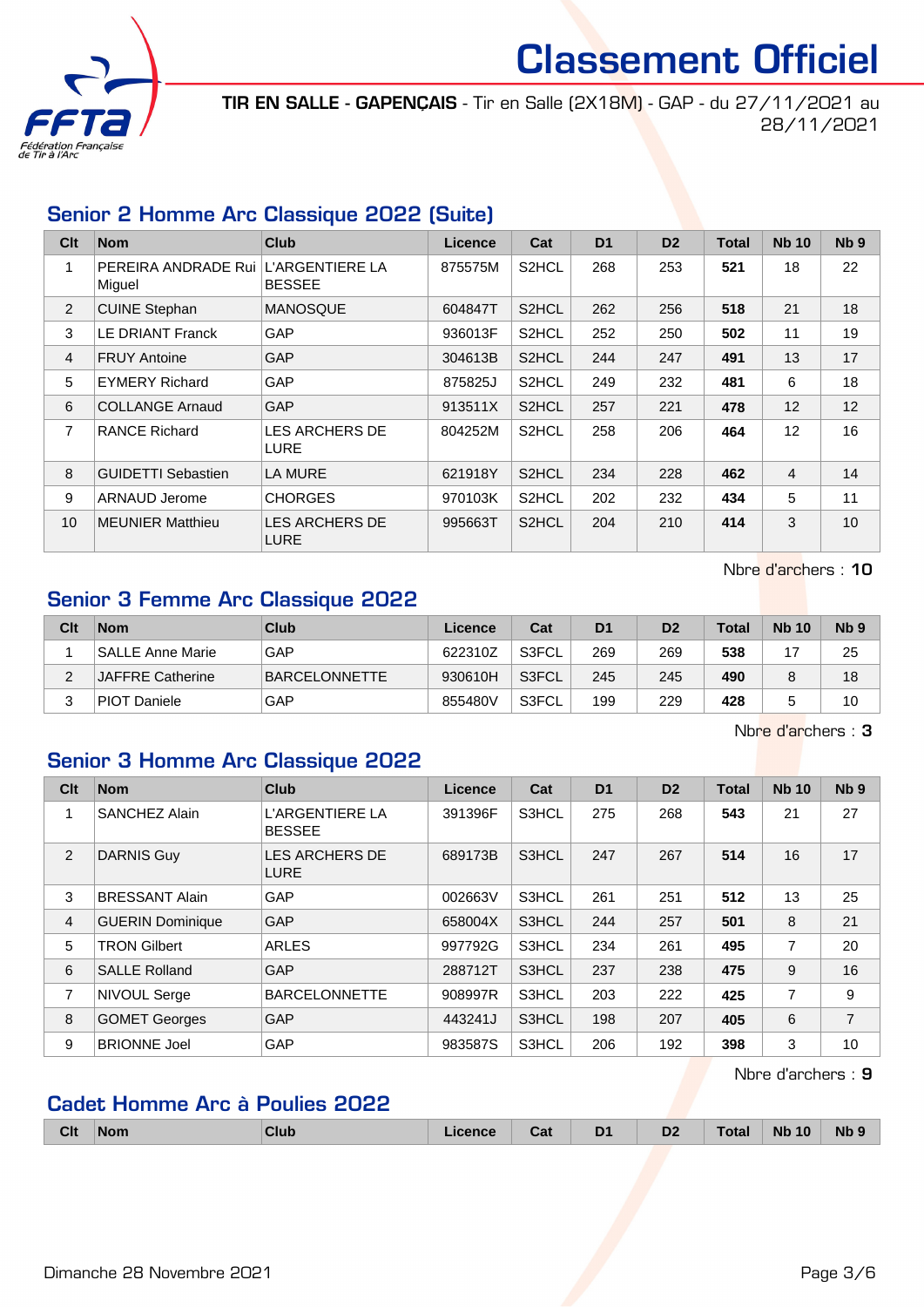

TIR EN SALLE - GAPENÇAIS - Tir en Salle (2X18M) - GAP - du 27/11/2021 au 28/11/2021

#### Cadet Homme Arc à Poulies 2022 (Suite)

| Clt | <b>Nom</b>       | <b>Club</b> | icence        | ◠؞+<br>udl | D1  | D <sub>2</sub> | $\tau$ otal | <b>N<sub>b</sub></b><br>10 | N <sub>b</sub> <sub>9</sub> |
|-----|------------------|-------------|---------------|------------|-----|----------------|-------------|----------------------------|-----------------------------|
|     | LUQUET<br>Mathvs | MANOSQUE    | '418L<br>Q17. | CHCO       | 205 | 190            | 395         | -                          |                             |

Nbre d'archers : 1

#### Junior Homme Arc à Poulies 2022

| Clt | <b>Nom</b>             | <b>Club</b>      | .icence | ີາ<br>⊍a.   | D <sub>1</sub> | D <sub>2</sub> | Total | <b>Nb</b><br>10 | N <sub>b</sub> <sub>9</sub> |
|-----|------------------------|------------------|---------|-------------|----------------|----------------|-------|-----------------|-----------------------------|
|     | <b>ISACCHI</b><br>Loic | <b>MARSEILLE</b> | 815131M | <b>JHCO</b> | 280            | 288            | 568   | 1 C<br>÷        | 40                          |

Nbre d'archers : 1

## Senior 1 Homme Arc a Poulies 2022

| <b>Clt</b> | <b>Nom</b>               | <b>Club</b>     | .icence | ו ה<br>⊍a          | D <sub>1</sub> | D <sub>2</sub> | <b>Total</b> | <b>Nb</b><br>10 | <b>Nb</b>  |
|------------|--------------------------|-----------------|---------|--------------------|----------------|----------------|--------------|-----------------|------------|
|            | <b>CHARAUDEAU Alexis</b> | 그 너도 아이가 다<br>~ | 853318V | S <sub>1</sub> HCO | ^77<br>21      | 274            | 551          | ں<br>$\sim$     | . .<br>-45 |

Nbre d'archers : 1

#### Senior 2 Femme Arc à Poulies 2022

| Clt | <b>Nom</b>                     | <b>Club</b> | Licence | ו ה<br>ual         | D <sub>1</sub> | D <sub>2</sub> | $\tau$ otal | <b>N<sub>b</sub></b><br>10 | <b>N<sub>b</sub></b> |
|-----|--------------------------------|-------------|---------|--------------------|----------------|----------------|-------------|----------------------------|----------------------|
|     | LUQUE <sup>-</sup><br>Virginie | MANOSQUE    | 917420W | S <sub>2</sub> FCO | 264            | 269            | 533         | 0                          | 42                   |

Nbre d'archers : 1

#### Senior 2 Homme Arc à Poulies 2022

| Clt | <b>Nom</b>             | Club                          | Licence | Cat                | D <sub>1</sub> | D <sub>2</sub> | Total | <b>Nb 10</b> | N <sub>b</sub> <sub>9</sub> |
|-----|------------------------|-------------------------------|---------|--------------------|----------------|----------------|-------|--------------|-----------------------------|
|     | TRESOLDI Bruno         | GAP                           | 025838K | S <sub>2</sub> HCO | 269            | 275            | 544   | 11           | 42                          |
| 2   | <b>ROCHU Sebastien</b> | <b>MANOSQUE</b>               | 915351X | S <sub>2</sub> HCO | 265            | 269            | 534   |              | 41                          |
| 3   | <b>ACIS Emmanuel</b>   | <b>L'ESCALE</b>               | 362057R | S <sub>2</sub> HCO | 267            | 263            | 530   | 3            | 46                          |
| 4   | <b>RIBIS Thomas</b>    | LES ARCHERS DE<br><b>LURE</b> | 625450M | S <sub>2</sub> HCO | 274            | 254            | 528   |              | 43                          |
| 5   | <b>MARTIN Thierry</b>  | <b>MANOSQUE</b>               | 808543B | S <sub>2</sub> HCO | 253            | 260            | 513   | 8            | 32                          |

Nbre d'archers : 5

#### Senior 3 Femme Arc à Poulies 2022

| Clt | <b>Nom</b>           | <b>Club</b>    | Licence | Cat   | D1  | D <sub>2</sub> | Total          | <b>N<sub>b</sub></b><br>10 | N <sub>b</sub> <sub>9</sub> |
|-----|----------------------|----------------|---------|-------|-----|----------------|----------------|----------------------------|-----------------------------|
|     | PIZZEL<br>∟A Corinne | <b>CHORGES</b> | 879393M | S3FCO | 161 | 210            | 274<br>- J I - |                            |                             |

Nbre d'archers : 1

#### Senior 3 Homme Arc à Poulies 2022

| Clt | <b>Nom</b>           | Club          | Licence | Cat   | D <sub>1</sub> | D <sub>2</sub> | $\tau$ otal | <b>N<sub>b</sub></b><br>10 | N <sub>b</sub> <sub>9</sub> |
|-----|----------------------|---------------|---------|-------|----------------|----------------|-------------|----------------------------|-----------------------------|
|     | LUBET<br>Jean Pierre | <b>EMBRUN</b> | 459443V | S3HCO | 205            | 245            | 450         |                            | റ<br>∠c<br>__               |

Nbre d'archers : 1

#### Cadet Femme Bare Bow 2022

| <b>Clt</b> | <b>Nom</b> | Club | Licence | Cat | D <sub>1</sub> | D <sub>2</sub> | Total | 10 <sup>°</sup><br><b>N<sub>b</sub></b> | Nb |
|------------|------------|------|---------|-----|----------------|----------------|-------|-----------------------------------------|----|
|            |            |      |         |     |                |                |       |                                         |    |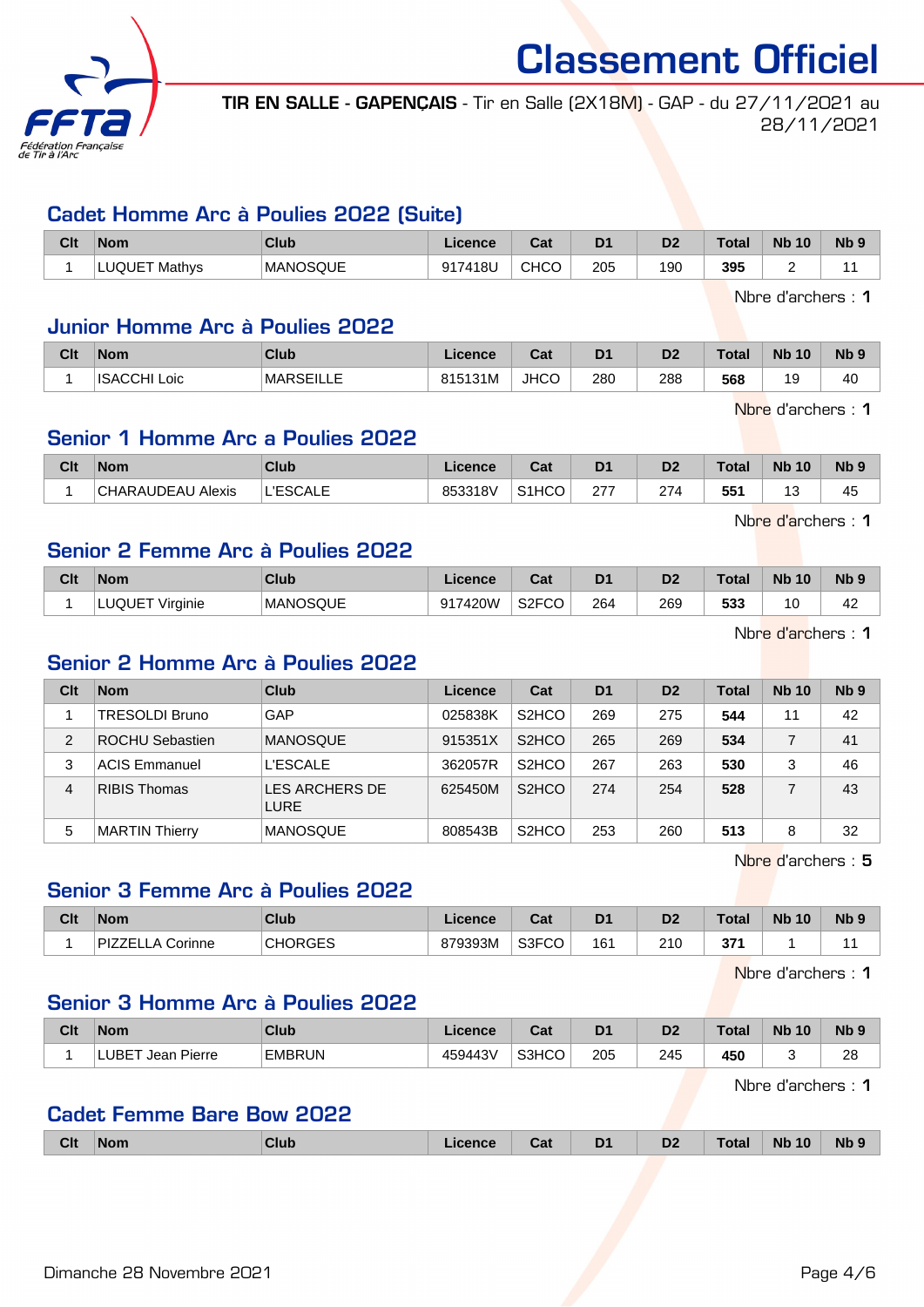

TIR EN SALLE - GAPENÇAIS - Tir en Salle (2X18M) - GAP - du 27/11/2021 au 28/11/2021

## Cadet Femme Bare Bow 2022 (Suite)

| Clt | <b>Nom</b>                                  | Club                   | Licence | Cat         | D <sub>1</sub> | D <sub>2</sub> | <b>Total</b> | <b>Nb 10</b> | Nb <sub>9</sub> |
|-----|---------------------------------------------|------------------------|---------|-------------|----------------|----------------|--------------|--------------|-----------------|
|     | GUIDETTI Lisa                               | LA MURE                | 949013L | <b>MFBB</b> | 215            | 185            | 400          |              | 11              |
| ົ   | DELAFORGE-DURAISIN   LES ARCHERS DE<br>Lise | <b>LURE</b>            | 926937R | <b>CFBB</b> | 174            | 169            | 343          |              |                 |
| 3   | PENICAUD Anthea                             | <b>DIGNE LES BAINS</b> | 969659C | MFBB        | 176            | 151            | 327          |              |                 |

Nbre d'archers : 3

## Cadet Homme Bare Bow 2022

| Clt | <b>Nom</b>             | Club                   | Licence | Cat         | D <sub>1</sub> | D <sub>2</sub> | <b>Total</b> | <b>Nb 10</b> | N <sub>b</sub> <sub>9</sub> |
|-----|------------------------|------------------------|---------|-------------|----------------|----------------|--------------|--------------|-----------------------------|
|     | <b>BOUCHER Gauvain</b> | LES ARCHERS DE<br>LURE | 966256D | <b>CHBB</b> | 211            | 200            | 41'          |              |                             |

Nbre d'archers : 1

## Adultes Femme Bare Bow 2022

| Clt            | <b>Nom</b>              | Club                          | Licence | Cat                | D <sub>1</sub> | D <sub>2</sub> | <b>Total</b> | <b>Nb 10</b> | Nb <sub>9</sub> |
|----------------|-------------------------|-------------------------------|---------|--------------------|----------------|----------------|--------------|--------------|-----------------|
|                | <b>ROUX Christine</b>   | <b>VOLX</b>                   | 814541W | S3FBB              | 234            | 225            | 459          | 8            | 8               |
| $\overline{2}$ | <b>COCHE</b> Isabelle   | LES ARCHERS DE<br><b>LURE</b> | 966257E | S <sub>2</sub> FBB | 196            | 195            | 391          | 6            | 3               |
| 3              | <b>DUGAND Annie</b>     | GAP                           | 877982D | S3FBB              | 190            | 166            | 356          | 6            | 10              |
| 4              | <b>PIZZELLA Corinne</b> | <b>CHORGES</b>                | 879393M | S3FBB              | 171            | 181            | 352          | 4            | 6               |
| 5              | <b>GARREYN Isabelle</b> | <b>CHORGES</b>                | 973744T | S <sub>2</sub> FBB | 178            | 129            | 307          |              | 5               |

Nbre d'archers : 5

## Adultes Homme Bare Bow 2022

| Clt | <b>Nom</b>            | Club             | Licence | Cat                            | D <sub>1</sub> | D <sub>2</sub> | <b>Total</b> | <b>Nb 10</b> | N <sub>b</sub> <sub>9</sub> |
|-----|-----------------------|------------------|---------|--------------------------------|----------------|----------------|--------------|--------------|-----------------------------|
|     | <b>LUQUET Vincent</b> | <b>IMANOSQUE</b> | 686531E | S <sub>2</sub> HBB             | 215            | 235            | 450          |              | 12                          |
| 2   | POUPEL Sean           | DIGNE LES BAINS  | 798413R | S <sub>1</sub> H <sub>BB</sub> | 209            | 233            | 442          |              | 19                          |
|     | <b>BOUVET Alain</b>   | GAP              | 443238F | S3HBB                          | 213            | 205            | 418          |              | 12                          |
| 4   | <b>AVIGNON Eric</b>   | LA MURE          | 671235D | S <sub>2</sub> HBB             | 186            | 173            | 359          |              | 6                           |

Nbre d'archers : 4

## Autres tirs

## Senior 1 Homme Arc Classique 2022

| <b>Tir</b>       | <b>Nom</b>                 | Club | icence  | ⊶ ∼<br>uai | D <sub>1</sub> | D <sub>2</sub>       | Total            | <b>Nb</b><br>10 | <b>Nb</b> |
|------------------|----------------------------|------|---------|------------|----------------|----------------------|------------------|-----------------|-----------|
| Tir <sub>2</sub> | <b>PICCONATTO</b><br>Jasor | GAP  | 952956X | S1HCL      | 241            | רכר<br>∠د∠<br>$\sim$ | 170<br>470<br>__ |                 | ں ا       |

Nbre d'archers : 1

## Senior 2 Femme Arc Classique 2022

| Tir | Nom | <b>Club</b> | <b>cence</b> | Cat | D <sub>1</sub><br>- - | D <sub>2</sub> | Гоtal | <b>Nb 10</b> | <b>Nb</b> |
|-----|-----|-------------|--------------|-----|-----------------------|----------------|-------|--------------|-----------|
|     |     |             |              |     |                       |                |       |              |           |